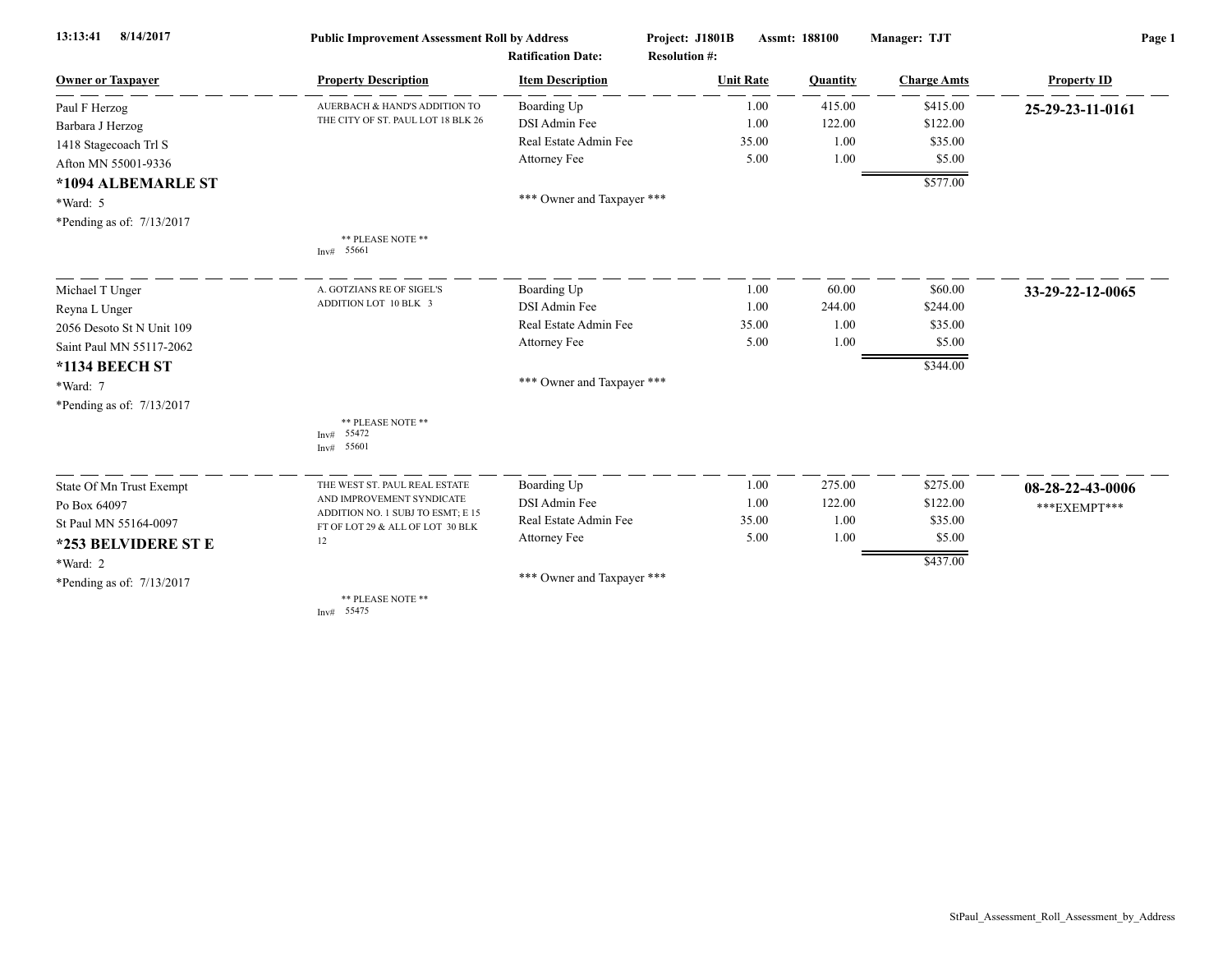| 13:13:41<br>8/14/2017          | <b>Public Improvement Assessment Roll by Address</b><br><b>Ratification Date:</b> |                            | Project: J1801B<br>Assmt: 188100<br><b>Resolution #:</b> |       |          | Manager: TJT       | Page 2             |  |
|--------------------------------|-----------------------------------------------------------------------------------|----------------------------|----------------------------------------------------------|-------|----------|--------------------|--------------------|--|
| <b>Owner or Taxpayer</b>       | <b>Property Description</b>                                                       | <b>Item Description</b>    | <b>Unit Rate</b>                                         |       | Quantity | <b>Charge Amts</b> | <b>Property ID</b> |  |
| Beatriz Romo                   | TRACYS OUTLOTS IN THE TOWNSHIP                                                    | Boarding Up                |                                                          | 1.00  | 320.00   | \$320.00           | 27-29-22-32-0041   |  |
| Guadalupe Medina               | OF NEW CANADA, RAMSEY CO., AND                                                    | DSI Admin Fee              |                                                          | 1.00  | 122.00   | \$122.00           |                    |  |
| 1666 Conway St                 | STATE OF MINNESOTA E 50 FT OF LOT<br>2 BLK 4                                      | Real Estate Admin Fee      |                                                          | 35.00 | 1.00     | \$35.00            |                    |  |
| Saint Paul MN 55106-5928       |                                                                                   | Attorney Fee               |                                                          | 5.00  | 1.00     | \$5.00             |                    |  |
| <b>*1330 CASE AVE</b>          |                                                                                   |                            |                                                          |       |          | \$482.00           |                    |  |
| *Ward: 6                       |                                                                                   | *** Owner ***              |                                                          |       |          |                    |                    |  |
| *Pending as of: 7/13/2017      |                                                                                   |                            |                                                          |       |          |                    |                    |  |
| Beatriz Romo                   | TRACYS OUTLOTS IN THE TOWNSHIP                                                    | *** Taxpayer ***           |                                                          |       |          |                    | 27-29-22-32-0041   |  |
| Medina                         | OF NEW CANADA, RAMSEY CO., AND<br>STATE OF MINNESOTA E 50 FT OF LOT               |                            |                                                          |       |          |                    |                    |  |
| 1666 Conway St                 | 2 BLK 4                                                                           |                            |                                                          |       |          |                    |                    |  |
| Saint Paul MN 55106-5928       |                                                                                   |                            |                                                          |       |          |                    |                    |  |
| <b>*1330 CASE AVE</b>          |                                                                                   |                            |                                                          |       |          |                    |                    |  |
| *Ward: 6                       |                                                                                   |                            |                                                          |       |          |                    |                    |  |
| *Pending as of: 7/13/2017      |                                                                                   |                            |                                                          |       |          |                    |                    |  |
|                                | ** PLEASE NOTE **<br>Inv# 55433                                                   |                            |                                                          |       |          |                    |                    |  |
| Sharri K Mueller               | JOSEPH R. WEIDE'S SUBDIVISION OF                                                  | Boarding Up                |                                                          | 1.00  | 75.00    | \$75.00            | 29-29-22-42-0011   |  |
| 664 Case Ave                   | BLOCK 24, ARLINGTON HILLS                                                         | DSI Admin Fee              |                                                          | 1.00  | 122.00   | \$122.00           |                    |  |
| St Paul MN 55106-3702          | ADDITION TO ST. PAUL, MINN. LOT<br>11 BLK 24                                      | Real Estate Admin Fee      |                                                          | 35.00 | 1.00     | \$35.00            |                    |  |
| *664 CASE AVE                  |                                                                                   | Attorney Fee               |                                                          | 5.00  | 1.00     | \$5.00             |                    |  |
| *Ward: 6                       |                                                                                   |                            |                                                          |       |          | \$237.00           |                    |  |
| *Pending as of: 7/13/2017      |                                                                                   | *** Owner and Taxpayer *** |                                                          |       |          |                    |                    |  |
|                                | ** PLEASE NOTE **                                                                 |                            |                                                          |       |          |                    |                    |  |
|                                | Inv# 55658                                                                        |                            |                                                          |       |          |                    |                    |  |
| <b>Us Bank National Assoc</b>  | EDMUND RICE'S FIRST ADDITION TO                                                   | Boarding Up                |                                                          | 1.00  | 30.00    | \$30.00            | 29-29-22-32-0036   |  |
| Co Us Bank Home Mortgage       | ST. PAUL SUBJ TO DRIVE ESMT; N 1/2                                                | DSI Admin Fee              |                                                          | 1.00  | 122.00   | \$122.00           |                    |  |
| 4801 Frederica St Po Box 20005 | OF LOT 11 & S 6 FT OF LOT 12 BLK 5                                                | Real Estate Admin Fee      |                                                          | 35.00 | 1.00     | \$35.00            |                    |  |
| Owensboro KY 42301-7441        |                                                                                   | Attorney Fee               |                                                          | 5.00  | 1.00     | \$5.00             |                    |  |
| *880 CLARK ST                  |                                                                                   |                            |                                                          |       |          | \$192.00           |                    |  |
| *Ward: 5                       |                                                                                   | *** Owner and Taxpayer *** |                                                          |       |          |                    |                    |  |
| *Pending as of: 7/13/2017      |                                                                                   |                            |                                                          |       |          |                    |                    |  |
|                                | ** PLEASE NOTE **<br>Inv# 55435                                                   |                            |                                                          |       |          |                    |                    |  |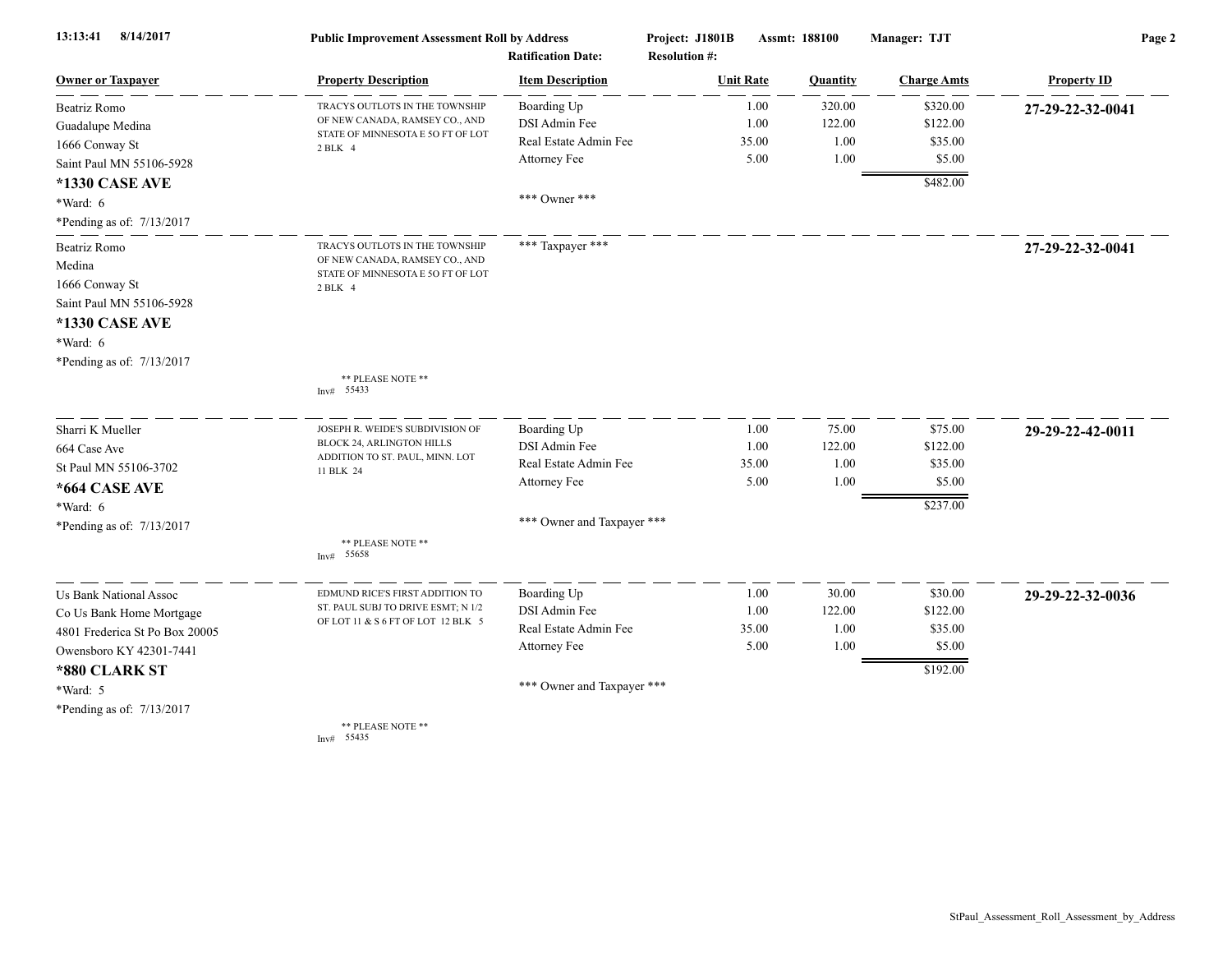| 13:13:41<br>8/14/2017                    | <b>Public Improvement Assessment Roll by Address</b><br><b>Ratification Date:</b> |                            | Project: J1801B<br>Assmt: 188100<br><b>Resolution #:</b> |                  | Manager: TJT | Page 3             |                    |
|------------------------------------------|-----------------------------------------------------------------------------------|----------------------------|----------------------------------------------------------|------------------|--------------|--------------------|--------------------|
| <b>Owner or Taxpayer</b>                 | <b>Property Description</b>                                                       | <b>Item Description</b>    |                                                          | <b>Unit Rate</b> | Quantity     | <b>Charge Amts</b> | <b>Property ID</b> |
| Mark Underdahl                           | LOCKWOOD'S ADDITION TO THE                                                        | Boarding Up                |                                                          | 1.00             | 335.00       | \$335.00           | 28-29-22-23-0014   |
| 8560 Fawn Lake Rd Ne                     | CITY OF ST. PAUL E 1/2 OF LOT 18                                                  | DSI Admin Fee              |                                                          | 1.00             | 122.00       | \$122.00           |                    |
| Stacy MN 55079-9499                      | AND ALL OF LOTS 19 AND LOT 20<br>BLK 1                                            | Real Estate Admin Fee      |                                                          | 35.00            | 1.00         | \$35.00            |                    |
| *925 COOK AVE E                          |                                                                                   | Attorney Fee               |                                                          | 5.00             | 1.00         | \$5.00             |                    |
| *Ward: 6                                 |                                                                                   |                            |                                                          |                  |              | \$497.00           |                    |
| *Pending as of: 7/13/2017                |                                                                                   | *** Owner and Taxpayer *** |                                                          |                  |              |                    |                    |
|                                          | ** PLEASE NOTE **<br>Inv# $55474$                                                 |                            |                                                          |                  |              |                    |                    |
| Lois A Mcewen                            | AUDITOR'S SUBDIVISION NO. 70 ST.                                                  | Boarding Up                |                                                          | 1.00             | 47.99        | \$47.99            | 20-29-22-31-0154   |
| 2257 Glenridge Ave                       | PAUL, MINN. LOT 8 BLK 2                                                           | DSI Admin Fee              |                                                          | 1.00             | 244.00       | \$244.00           |                    |
| St Paul MN 55119-5004                    |                                                                                   | Real Estate Admin Fee      |                                                          | 35.00            | 1.00         | \$35.00            |                    |
| *1349 EDGERTON ST                        |                                                                                   | Attorney Fee               |                                                          | 5.00             | 1.00         | \$5.00             |                    |
| *Ward: 5                                 |                                                                                   |                            |                                                          |                  |              | \$331.99           |                    |
| *Pending as of: 7/13/2017                |                                                                                   | *** Owner and Taxpayer *** |                                                          |                  |              |                    |                    |
|                                          | ** PLEASE NOTE **<br>55557<br>Inv#<br>55574<br>Inv#                               |                            |                                                          |                  |              |                    |                    |
| Andrew A Mccue                           | VOLLMER'S REARRANGEMENT LOT                                                       | Boarding Up                |                                                          | 1.00             | 525.00       | \$525.00           | 08-28-22-23-0018   |
| 103 King St                              | $7\overline{ }$                                                                   | DSI Admin Fee              |                                                          | 1.00             | 122.00       | \$122.00           |                    |
| St Paul MN 55102-2957                    |                                                                                   | Real Estate Admin Fee      |                                                          | 35.00            | 1.00         | \$35.00            |                    |
| *69 GEORGE ST E                          |                                                                                   | Attorney Fee               |                                                          | 5.00             | 1.00         | \$5.00             |                    |
| *Ward: 2                                 |                                                                                   |                            |                                                          |                  |              | \$687.00           |                    |
| *Pending as of: 7/13/2017                |                                                                                   | *** Owner and Taxpayer *** |                                                          |                  |              |                    |                    |
|                                          | ** PLEASE NOTE **<br>Inv# 55528                                                   |                            |                                                          |                  |              |                    |                    |
| Cambridge Corners Llc                    | ELMER & MORRISON'S                                                                | Boarding Up                |                                                          | 1.00             | 265.00       | \$265.00           | 04-28-23-41-0016   |
| 1682 Grand Ave                           | REARRANGEMENT OF PART OF<br>MACALESTER PARK N 85 FT OF LOTS                       | DSI Admin Fee              |                                                          | 1.00             | 122.00       | \$122.00           |                    |
| Saint Paul MN 55105-1806                 | 12 AND LOT 3 BLK 5                                                                | Real Estate Admin Fee      |                                                          | 35.00            | 1.00         | \$35.00            |                    |
| *1682 GRAND AVE                          |                                                                                   | Attorney Fee               |                                                          | 5.00             | 1.00         | \$5.00             |                    |
| *Ward: 3                                 |                                                                                   |                            |                                                          |                  |              | \$427.00           |                    |
| *Pending as of: 7/13/2017                |                                                                                   | *** Taxpayer ***           |                                                          |                  |              |                    |                    |
| Krengel Properties Llc<br>1688 Grand Ave | ELMER & MORRISON'S<br>REARRANGEMENT OF PART OF<br>MACALESTER PARK N 85 FT OF LOTS | *** Owner ***              |                                                          |                  |              |                    | 04-28-23-41-0016   |
| Saint Paul MN 55105-1806                 | 12 AND LOT 3 BLK 5                                                                |                            |                                                          |                  |              |                    |                    |
| *1682 GRAND AVE                          |                                                                                   |                            |                                                          |                  |              |                    |                    |
| *Ward: 3                                 |                                                                                   |                            |                                                          |                  |              |                    |                    |
| *Pending as of: 7/13/2017                |                                                                                   |                            |                                                          |                  |              |                    |                    |
|                                          | ** PLEASE NOTE **<br>Inv# 55524                                                   |                            |                                                          |                  |              |                    |                    |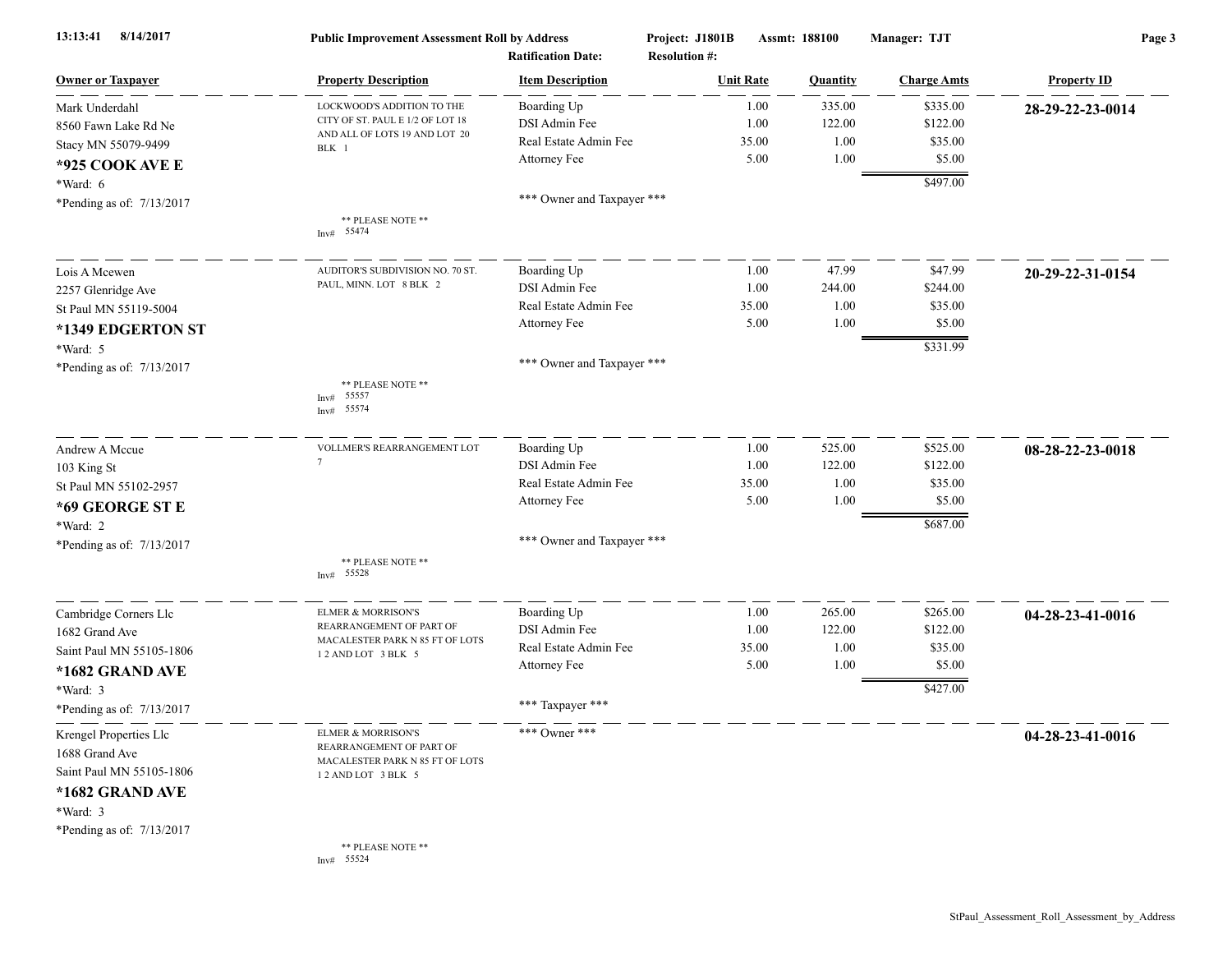| 8/14/2017<br>13:13:41                   | <b>Public Improvement Assessment Roll by Address</b> |                                                      | Project: J1801B                          | Assmt: 188100 |          | Manager: TJT       | Page 4             |  |
|-----------------------------------------|------------------------------------------------------|------------------------------------------------------|------------------------------------------|---------------|----------|--------------------|--------------------|--|
| <b>Owner or Taxpayer</b>                | <b>Property Description</b>                          | <b>Ratification Date:</b><br><b>Item Description</b> | <b>Resolution #:</b><br><b>Unit Rate</b> |               | Quantity | <b>Charge Amts</b> | <b>Property ID</b> |  |
| Rania Emran                             | HAZEL PARK DIVISION 5 TO ST. PAUL                    | Boarding Up                                          |                                          | 1.00          | 60.00    | \$60.00            | 23-29-22-33-0178   |  |
| 4655 Pinetree Curv                      | W 1/2 OF LOT 13 AND ALL OF LOT 14                    | DSI Admin Fee                                        |                                          | 1.00          | 122.00   | \$122.00           |                    |  |
| Eagan MN 55122-3700                     | BLK 7                                                | Real Estate Admin Fee                                |                                          | 35.00         | 1.00     | \$35.00            |                    |  |
| *1786 HAWTHORNE AVE E                   |                                                      | Attorney Fee                                         |                                          | 5.00          | 1.00     | \$5.00             |                    |  |
| $*Ward: 6$                              |                                                      |                                                      |                                          |               |          | \$222.00           |                    |  |
| *Pending as of: 7/13/2017               |                                                      | *** Owner and Taxpayer ***                           |                                          |               |          |                    |                    |  |
|                                         | ** PLEASE NOTE **<br>Inv# 55381                      |                                                      |                                          |               |          |                    |                    |  |
| Henry Le                                | EASTVILLE HEIGHTS EX E 2O FT LOT                     | Boarding Up                                          |                                          | 1.00          | 50.00    | \$50.00            | 28-29-22-22-0161   |  |
| 10104 Welcome Ave N                     | 29 AND ALL OF LOT 28 BLK 9                           | DSI Admin Fee                                        |                                          | 1.00          | 122.00   | \$122.00           |                    |  |
| Brooklyn Park MN 55443-2079             |                                                      | Real Estate Admin Fee                                |                                          | 35.00         | 1.00     | \$35.00            |                    |  |
| *871 JESSAMINE AVE E                    |                                                      | Attorney Fee                                         |                                          | 5.00          | 1.00     | \$5.00             |                    |  |
| $*Ward: 6$                              |                                                      |                                                      |                                          |               |          | \$212.00           |                    |  |
| *Pending as of: 7/13/2017               |                                                      | *** Owner and Taxpayer ***                           |                                          |               |          |                    |                    |  |
|                                         | ** PLEASE NOTE **<br>Inv# 55662                      |                                                      |                                          |               |          |                    |                    |  |
| Susan E Graham                          | JOSEPH R. WEIDE'S 5TH ADDITION                       | Boarding Up                                          |                                          | 1.00          | 455.00   | \$455.00           | 35-29-23-21-0054   |  |
| 936 Lafond Ave                          | TO ST. PAUL LOT 5 BLK 2                              | DSI Admin Fee                                        |                                          | 1.00          | 122.00   | \$122.00           |                    |  |
| Saint Paul MN 55104-2109                |                                                      | Real Estate Admin Fee                                |                                          | 35.00         | 1.00     | \$35.00            |                    |  |
| *936 LAFOND AVE                         |                                                      | Attorney Fee                                         |                                          | 5.00          | 1.00     | \$5.00             |                    |  |
| *Ward: 1                                |                                                      |                                                      |                                          |               |          | \$617.00           |                    |  |
| *Pending as of: 7/13/2017               |                                                      | *** Owner and Taxpayer ***                           |                                          |               |          |                    |                    |  |
|                                         | ** PLEASE NOTE **<br>Inv# 55659                      |                                                      |                                          |               |          |                    |                    |  |
| American Estate & Trust Fbo Fawzia Tung | JOSEPH R. WEIDE'S 2ND ADDITION                       | Boarding Up                                          |                                          | 1.00          | 90.00    | \$90.00            | 20-29-22-43-0088   |  |
| 830 S Winthrop Cir                      | TO THE CITY OF ST. PAUL LOT 21                       | DSI Admin Fee                                        |                                          | 1.00          | 122.00   | \$122.00           |                    |  |
| Mesa AZ 85204-4633                      | BLK 1                                                | Real Estate Admin Fee                                |                                          | 35.00         | 1.00     | \$35.00            |                    |  |
| *615 MARYLAND AVE E                     |                                                      | Attorney Fee                                         |                                          | 5.00          | 1.00     | \$5.00             |                    |  |
| $*Ward: 6$                              |                                                      |                                                      |                                          |               |          | \$252.00           |                    |  |
| *Pending as of: 7/13/2017               |                                                      | *** Owner and Taxpayer ***                           |                                          |               |          |                    |                    |  |
|                                         | ** PLEASE NOTE **                                    |                                                      |                                          |               |          |                    |                    |  |

Inv# 55436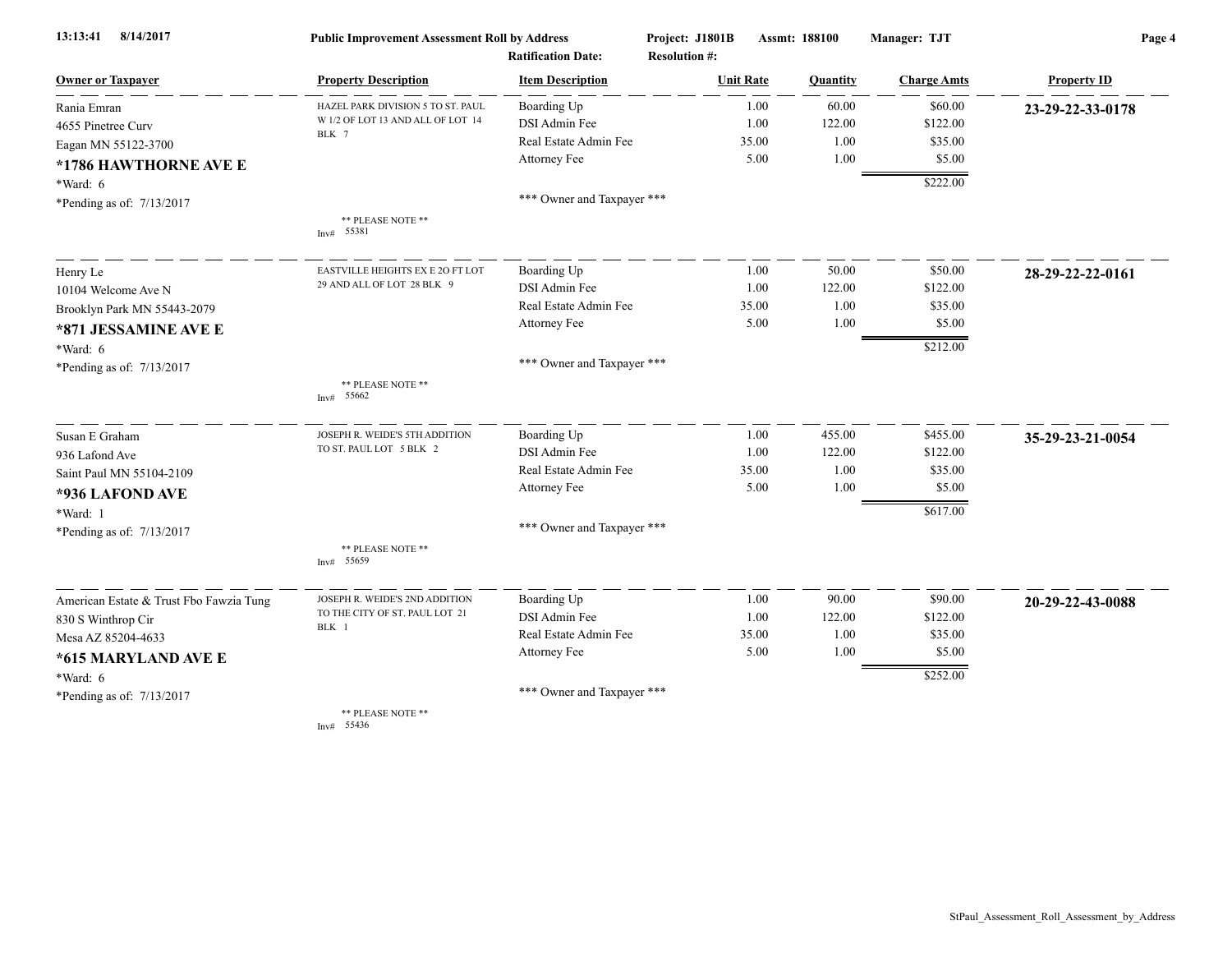| 8/14/2017<br>13:13:41       | <b>Public Improvement Assessment Roll by Address</b> |                                                      | Project: J1801B                          | <b>Assmt: 188100</b> | Manager: TJT       | Page 5             |  |
|-----------------------------|------------------------------------------------------|------------------------------------------------------|------------------------------------------|----------------------|--------------------|--------------------|--|
| <b>Owner or Taxpayer</b>    | <b>Property Description</b>                          | <b>Ratification Date:</b><br><b>Item Description</b> | <b>Resolution #:</b><br><b>Unit Rate</b> | Quantity             | <b>Charge Amts</b> | <b>Property ID</b> |  |
| Arcade & Maryland Dev Llc   | WILDER'S ADDITION TO ST. PAUL,                       | Boarding Up                                          | 1.00                                     | 275.00               | \$275.00           | 21-29-22-33-0093   |  |
| 681 Cedar View Ct           | MINNESOTA LOTS 16 17 AND LOT 18                      | DSI Admin Fee                                        | 1.00                                     | 122.00               | \$122.00           |                    |  |
| Shoreview MN 55126-1942     | BLK 3                                                | Real Estate Admin Fee                                | 35.00                                    | 1.00                 | \$35.00            |                    |  |
| *821 MARYLAND AVE E         |                                                      | Attorney Fee                                         | 5.00                                     | 1.00                 | \$5.00             |                    |  |
| *Ward: 6                    |                                                      |                                                      |                                          |                      | \$437.00           |                    |  |
| *Pending as of: 7/13/2017   |                                                      | *** Owner and Taxpayer ***                           |                                          |                      |                    |                    |  |
|                             | ** PLEASE NOTE **<br>Inv# 55473                      |                                                      |                                          |                      |                    |                    |  |
| Us Bank Home Mortgage       | LEONARDS SUBDIVISION OF BLOCK                        | Boarding Up                                          | 1.00                                     | 315.00               | \$315.00           | 28-29-22-41-0017   |  |
| 4801 Frederica Street       | 6 COLLINS OUTLOTS N 48 FT OF LOTS                    | DSI Admin Fee                                        | 1.00                                     | 122.00               | \$122.00           |                    |  |
| Owensboro KY 42304-0005     | 9 AND LOT 10 BLK 2                                   | Real Estate Admin Fee                                | 35.00                                    | 1.00                 | \$35.00            |                    |  |
| *854 OCEAN ST               |                                                      | Attorney Fee                                         | 5.00                                     | 1.00                 | \$5.00             |                    |  |
| *Ward: 6                    |                                                      |                                                      |                                          |                      | \$477.00           |                    |  |
| *Pending as of: 7/13/2017   |                                                      | *** Owner and Taxpayer ***                           |                                          |                      |                    |                    |  |
|                             | ** PLEASE NOTE **<br>Inv# 55404                      |                                                      |                                          |                      |                    |                    |  |
| Quan Kim Llc                | KELTING'S ADDITION TO ST. PAUL                       | Boarding Up                                          | 1.00                                     | 52.99                | \$52.99            | 34-29-22-41-0057   |  |
| 690 University Ave W        | VAC ST ACCRUING LOT 8 BLK 3                          | DSI Admin Fee                                        | 1.00                                     | 122.00               | \$122.00           |                    |  |
| St Paul MN 55104-4803       |                                                      | Real Estate Admin Fee                                | 35.00                                    | 1.00                 | \$35.00            |                    |  |
| *1729 OLD HUDSON RD         |                                                      | Attorney Fee                                         | 5.00                                     | 1.00                 | \$5.00             |                    |  |
| *Ward: 7                    |                                                      |                                                      |                                          |                      | \$214.99           |                    |  |
| *Pending as of: 7/13/2017   |                                                      | *** Owner and Taxpayer ***                           |                                          |                      |                    |                    |  |
|                             | ** PLEASE NOTE **<br>Inv# 55555                      |                                                      |                                          |                      |                    |                    |  |
| Jpmorgan Chase Bank         | OAK VILLE PARK LOT 18 BLK 4                          | Boarding Up                                          | 1.00                                     | 305.00               | \$305.00           | 20-29-22-44-0036   |  |
| 3415 Vision Dr              |                                                      | DSI Admin Fee                                        | 1.00                                     | 122.00               | \$122.00           |                    |  |
| Columbus OH 43219-6009      |                                                      | Real Estate Admin Fee                                | 35.00                                    | 1.00                 | \$35.00            |                    |  |
| *737 ORANGE AVE E           |                                                      | Attorney Fee                                         | 5.00                                     | 1.00                 | \$5.00             |                    |  |
| *Ward: 6                    |                                                      |                                                      |                                          |                      | \$467.00           |                    |  |
| *Pending as of: $7/13/2017$ |                                                      | *** Owner and Taxpayer ***                           |                                          |                      |                    |                    |  |
|                             | ** PLEASE NOTE **                                    |                                                      |                                          |                      |                    |                    |  |

Inv# 55558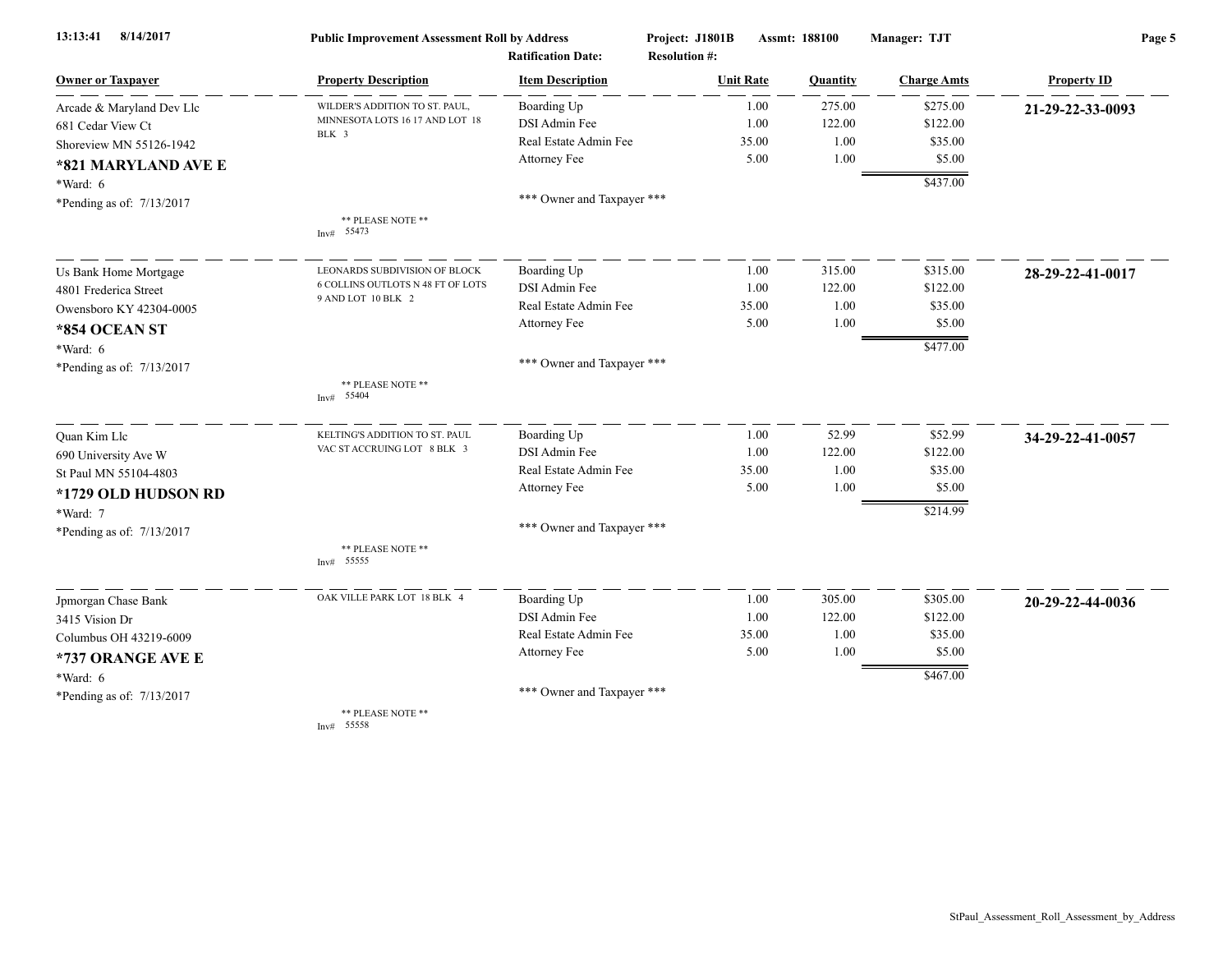| 8/14/2017<br>13:13:41      | <b>Public Improvement Assessment Roll by Address</b> |                            | Project: J1801B      | Assmt: 188100 |          | Manager: TJT       | Page 6                     |  |
|----------------------------|------------------------------------------------------|----------------------------|----------------------|---------------|----------|--------------------|----------------------------|--|
|                            |                                                      | <b>Ratification Date:</b>  | <b>Resolution #:</b> |               |          |                    |                            |  |
| <b>Owner or Taxpayer</b>   | <b>Property Description</b>                          | <b>Item Description</b>    | <b>Unit Rate</b>     |               | Quantity | <b>Charge Amts</b> | <b>Property ID</b>         |  |
| Shawnee M Korich           | J. A. AND W. M. STEES ADDITION TO                    | Boarding Up                |                      | 1.00          | 350.00   | \$350.00           | 21-29-22-34-0196           |  |
| 7356 E Jan Ave             | ST. PAUL, RAMSEY CO., MINN. LOT 12<br>BLK 4          | DSI Admin Fee              |                      | 1.00          | 244.00   | \$244.00           |                            |  |
| Mesa AZ 85209-4116         |                                                      | Real Estate Admin Fee      |                      | 35.00         | 1.00     | \$35.00            |                            |  |
| *953 ORANGE AVE E          |                                                      | Attorney Fee               |                      | 5.00          | 1.00     | \$5.00             |                            |  |
| *Ward: 6                   |                                                      |                            |                      |               |          | \$634.00           |                            |  |
| *Pending as of: 7/13/2017  |                                                      | *** Owner and Taxpayer *** |                      |               |          |                    |                            |  |
|                            | ** PLEASE NOTE **<br>55397<br>Inv#<br>55690<br>Inv#  |                            |                      |               |          |                    |                            |  |
| Ctw Group Incorporated     | WEST ST PAUL BLKS 1 THRU 99 E 1/2                    | Boarding Up                |                      | 1.00          | 70.00    | \$70.00            | $07 - 28 - 22 - 11 - 0172$ |  |
| 5402 Parkdale Dr Ste 101   | OF W 2/3 OF LOTS 6 AND LOT 7 BLK                     | DSI Admin Fee              |                      | 1.00          | 122.00   | \$122.00           |                            |  |
| Minneapolis MN 55416-1609  | 81                                                   | Real Estate Admin Fee      |                      | 35.00         | 1.00     | \$35.00            |                            |  |
| *103 ROBIE STW             |                                                      | Attorney Fee               |                      | 5.00          | 1.00     | \$5.00             |                            |  |
| *Ward: 2                   |                                                      |                            |                      |               |          | \$232.00           |                            |  |
| *Pending as of: 7/13/2017  |                                                      | *** Owner and Taxpayer *** |                      |               |          |                    |                            |  |
|                            | ** PLEASE NOTE **<br>55523<br>Inv#                   |                            |                      |               |          |                    |                            |  |
| Robert J Krawetz           | KUHL'S ADDITION TO THE CITY OF                       | Boarding Up                |                      | 1.00          | 275.00   | \$275.00           | 04-28-23-11-0162           |  |
| 1679 Selby Ave             | ST. PAUL SUBJ TO AVE & ALLEY; LOT                    | DSI Admin Fee              |                      | 1.00          | 122.00   | \$122.00           |                            |  |
| St Paul MN 55104-6148      | 12 BLK 3                                             | Real Estate Admin Fee      |                      | 35.00         | 1.00     | \$35.00            |                            |  |
| *1679 SELBY AVE            |                                                      | Attorney Fee               |                      | 5.00          | 1.00     | \$5.00             |                            |  |
| *Ward: 4                   |                                                      |                            |                      |               |          | \$437.00           |                            |  |
| *Pending as of: 7/13/2017  |                                                      | *** Owner and Taxpayer *** |                      |               |          |                    |                            |  |
|                            | ** PLEASE NOTE **<br>Inv# 55660                      |                            |                      |               |          |                    |                            |  |
| Phh Mortgage Corp          | SYNDICATE NO. 5 ADDITION LOT 2                       | Boarding Up                |                      | 1.00          | 1,250.00 | \$1,250.00         | 34-29-23-13-0165           |  |
| 1 Mortgage Way             | <b>BLK 31</b>                                        | DSI Admin Fee              |                      | 1.00          | 366.00   | \$366.00           |                            |  |
| Mount Laurel NJ 08054-4637 |                                                      | Real Estate Admin Fee      |                      | 35.00         | 1.00     | \$35.00            |                            |  |
| *1286 SHERBURNE AVE        |                                                      | Attorney Fee               |                      | 5.00          | 1.00     | \$5.00             |                            |  |
| *Ward: 4                   |                                                      |                            |                      |               |          | \$1,656.00         |                            |  |
| *Pending as of: 7/13/2017  |                                                      | *** Owner and Taxpayer *** |                      |               |          |                    |                            |  |
|                            | ** PLEASE NOTE **<br>55398<br>Inv#<br>Inv# 55553     |                            |                      |               |          |                    |                            |  |

Inv# 55602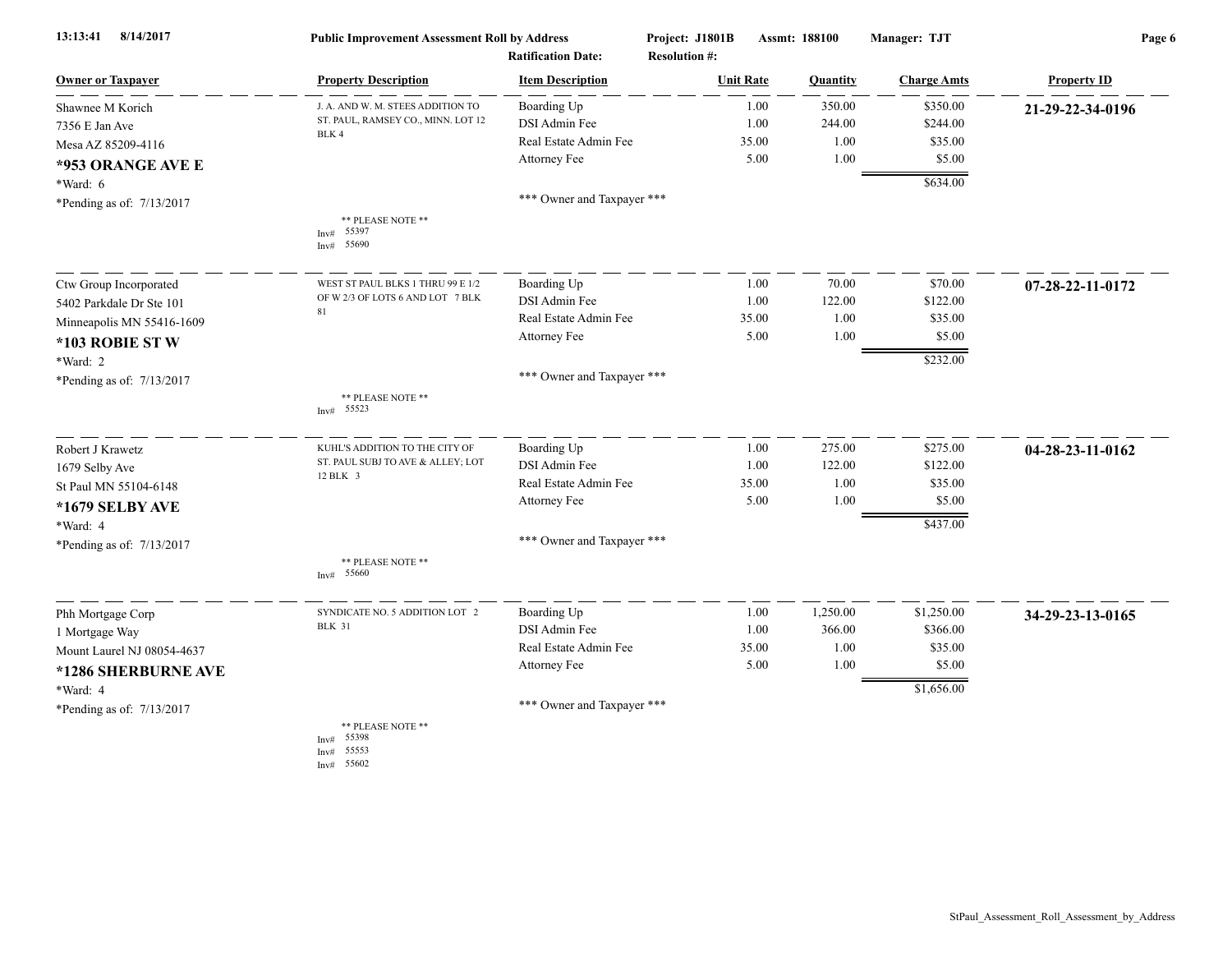| 8/14/2017<br>13:13:41         | <b>Public Improvement Assessment Roll by Address</b><br><b>Ratification Date:</b> |                            | Project: J1801B<br>Assmt: 188100<br><b>Resolution #:</b> |                  |                 | Manager: TJT       | Page 7             |  |
|-------------------------------|-----------------------------------------------------------------------------------|----------------------------|----------------------------------------------------------|------------------|-----------------|--------------------|--------------------|--|
| <b>Owner or Taxpayer</b>      | <b>Property Description</b>                                                       | <b>Item Description</b>    |                                                          | <b>Unit Rate</b> | <b>Quantity</b> | <b>Charge Amts</b> | <b>Property ID</b> |  |
| Real Estate Results Inc       | SYNDICATE NO. 1 ADDITION LOT 13                                                   | Boarding Up                |                                                          | 1.00             | 375.00          | \$375.00           | 35-29-23-13-0214   |  |
| 724 Mc Cutcheon Rd            | BLK 3                                                                             | DSI Admin Fee              |                                                          | 1.00             | 122.00          | \$122.00           |                    |  |
| Hudson WI 54016-7630          |                                                                                   | Real Estate Admin Fee      |                                                          | 35.00            | 1.00            | \$35.00            |                    |  |
| *790 SHERBURNE AVE            |                                                                                   | Attorney Fee               |                                                          | 5.00             | $1.00\,$        | \$5.00             |                    |  |
| *Ward: 1                      |                                                                                   |                            |                                                          |                  |                 | \$537.00           |                    |  |
| *Pending as of: 7/13/2017     |                                                                                   | *** Owner and Taxpayer *** |                                                          |                  |                 |                    |                    |  |
|                               | ** PLEASE NOTE **<br>Inv# 55575                                                   |                            |                                                          |                  |                 |                    |                    |  |
| James A Kilau                 | R. B. THOMPSON'S ADDITION LOT 7                                                   | Boarding Up                |                                                          | 1.00             | 45.00           | \$45.00            | 33-29-23-14-0006   |  |
| 593 Snelling Ave N            | BLK 1                                                                             | DSI Admin Fee              |                                                          | 1.00             | 122.00          | \$122.00           |                    |  |
| St Paul MN 55104-1804         |                                                                                   | Real Estate Admin Fee      |                                                          | 35.00            | 1.00            | \$35.00            |                    |  |
| *591 SNELLING AVE N           |                                                                                   | Attorney Fee               |                                                          | 5.00             | 1.00            | \$5.00             |                    |  |
| *Ward: 4                      |                                                                                   |                            |                                                          |                  |                 | \$207.00           |                    |  |
| *Pending as of: 7/13/2017     |                                                                                   | *** Owner and Taxpayer *** |                                                          |                  |                 |                    |                    |  |
|                               | ** PLEASE NOTE **<br>Inv# 55554                                                   |                            |                                                          |                  |                 |                    |                    |  |
| Christina L Malmberg          | EDMUND RICE'S FOURTH ADDITION                                                     | Boarding Up                |                                                          | 1.00             | 100.00          | \$100.00           | 29-29-22-32-0135   |  |
| <b>Brent L Malmberg</b>       | TO THE CITY OF ST. PAUL LOT 2 BLK                                                 | DSI Admin Fee              |                                                          | 1.00             | 122.00          | \$122.00           |                    |  |
| 221 Newman Rd Apt 5           | 8                                                                                 | Real Estate Admin Fee      |                                                          | 35.00            | 1.00            | \$35.00            |                    |  |
| Gatlinburg TN 37738-5061      |                                                                                   | Attorney Fee               |                                                          | 5.00             | 1.00            | \$5.00             |                    |  |
| *380 YORK AVE                 |                                                                                   |                            |                                                          |                  |                 | \$262.00           |                    |  |
| *Ward: 5                      |                                                                                   | *** Owner and Taxpayer *** |                                                          |                  |                 |                    |                    |  |
| *Pending as of: 7/13/2017     |                                                                                   |                            |                                                          |                  |                 |                    |                    |  |
|                               | ** PLEASE NOTE **<br>Inv# 55434                                                   |                            |                                                          |                  |                 |                    |                    |  |
| Federal Home Loan Mortgage Co | NELSON'S ADDITION E 7 FT OF LOT                                                   | Boarding Up                |                                                          | 1.00             | 15.00           | \$15.00            | 28-29-22-32-0144   |  |
| 1410 Spring Hill Rd Ste 754   | 21 AND W 33 1/3 FT OF LOT 22 BLK 4                                                | DSI Admin Fee              |                                                          | 1.00             | 122.00          | \$122.00           |                    |  |
| Mclean VA 22102-3058          |                                                                                   | Real Estate Admin Fee      |                                                          | 35.00            | 1.00            | \$35.00            |                    |  |
| *865 YORK AVE                 |                                                                                   | Attorney Fee               |                                                          | 5.00             | 1.00            | \$5.00             |                    |  |
| $*Ward: 6$                    |                                                                                   |                            |                                                          |                  |                 | \$177.00           |                    |  |
| *Pending as of: 7/13/2017     |                                                                                   | *** Owner and Taxpayer *** |                                                          |                  |                 |                    |                    |  |
|                               | ** PLEASE NOTE **<br>Inv# 55556                                                   |                            |                                                          |                  |                 |                    |                    |  |
| Total Boarding Up:            | \$6,430.98                                                                        |                            |                                                          |                  |                 |                    |                    |  |
| Total DSI Admin Fee:          | \$3,782.00                                                                        |                            |                                                          |                  |                 |                    |                    |  |
| Total Real Estate Admin Fee:  | \$910.00                                                                          |                            |                                                          |                  |                 |                    |                    |  |
| Total Attorney Fee:           | \$130.00                                                                          |                            |                                                          |                  |                 |                    |                    |  |
| <b>Project Total:</b>         | \$11,252.98                                                                       |                            |                                                          |                  |                 |                    |                    |  |